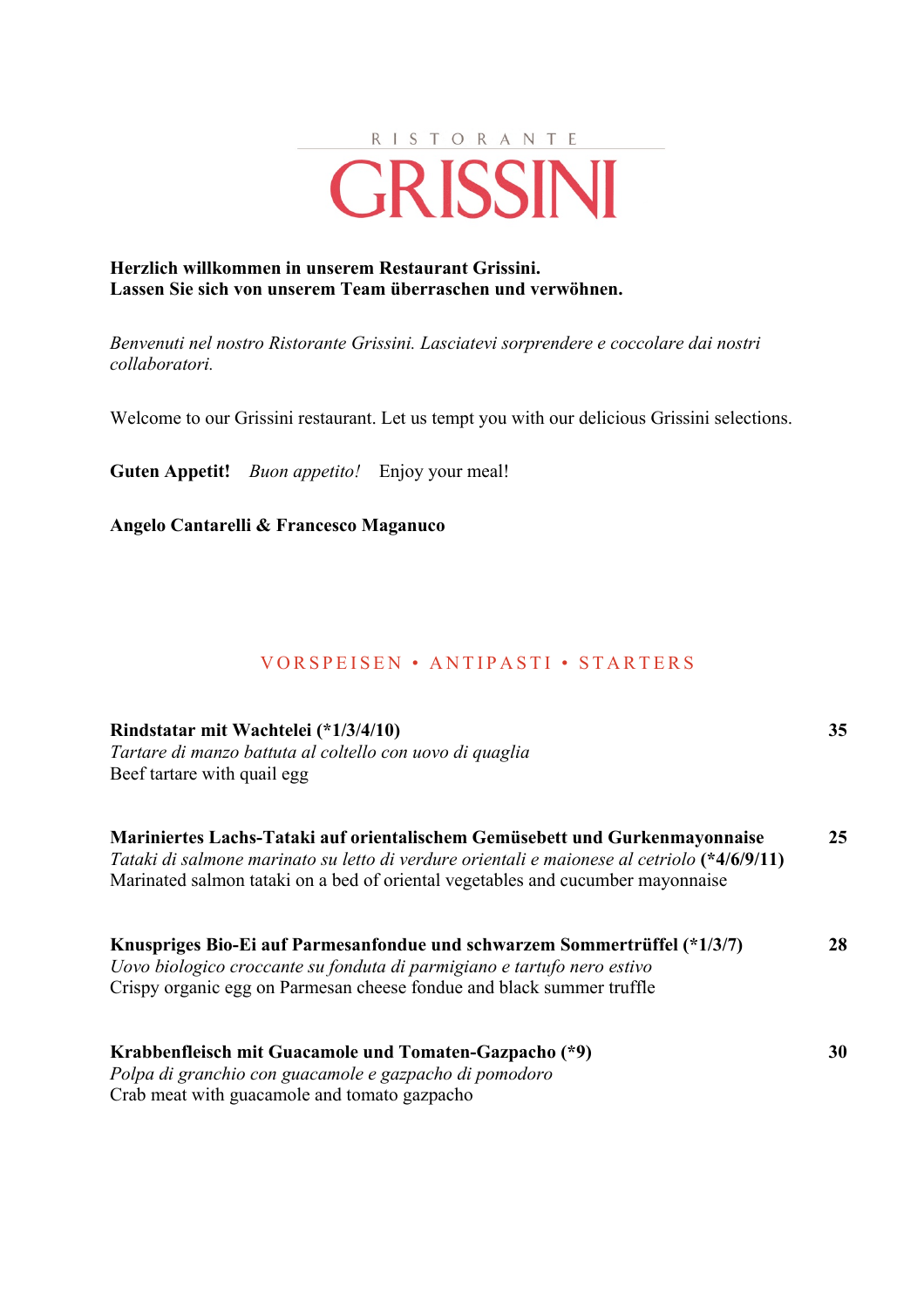# SUPPEN • LE ZUPPE • SOUPS

| Gerstensuppe (*1/7/9)<br>Minestra d'orzo<br>Barley soup                                                                                                                                                                                                                                                                   | 14 |
|---------------------------------------------------------------------------------------------------------------------------------------------------------------------------------------------------------------------------------------------------------------------------------------------------------------------------|----|
| Zucchetticrèmesuppe mit Minze und Crème fraîche (*1/3/9)<br>Crema di zucchine, menta e crème fraîche<br>Creamy zucchini soup with mint and crème fraîche                                                                                                                                                                  | 14 |
| <b>Tagessuppe</b><br>Zuppa del giorno<br>Soup of the day                                                                                                                                                                                                                                                                  | 13 |
| SALATE • INSALATE • SALADS                                                                                                                                                                                                                                                                                                |    |
| Gemischter oder grüner Salat<br>Insalata mista oppure verde<br>Mixed or green salad                                                                                                                                                                                                                                       | 14 |
| Griechischer Salat (Feta-Käse, Tomate, rote Tropea-Zwiebel, Oliven, Gurken<br>und Oregano) $(*7)$<br>Insalata greca (formaggio feta, pomodoro, cipolla rossa di Tropea, olive, cetrioli e origano)<br>Greek salad (Feta cheese, tomato, red onion from Tropea, olives, cucumber and oregano)                              | 16 |
| Garnelensalat (gegrillte Garnelen, Mango, Avocado, rote Tropea-Zwiebel, Kerbel,<br>gemischte Kräuter) (*4)<br>Insalata di gamberi (gamberi alla griglia, mango, avocado, cipolla rossa di Tropea,<br>cerfoglio, misticanza)<br>Prawn salad (grilled prawns, mango, avocado, red Tropea onion, chervil and fine herbs)     | 20 |
| Orangensalat (Orangen, Kapern, Oliven, getrocknete Tomaten, Sardellen,<br>Zwiebel, Oregano und Chili) (*4)<br>Insalata di arance (arance, capperi, olive, pomodori secchi, acciughe,<br>cipolla, origano e peperoncino)<br>Orange salad (oranges, capers, olives, dried tomatoes, anchovies,<br>onion, oregano and chili) | 16 |
| Caesar-Salat (*1/3/4/5/7/10)                                                                                                                                                                                                                                                                                              | 20 |

*Insalata Caesar*  Caesar Salad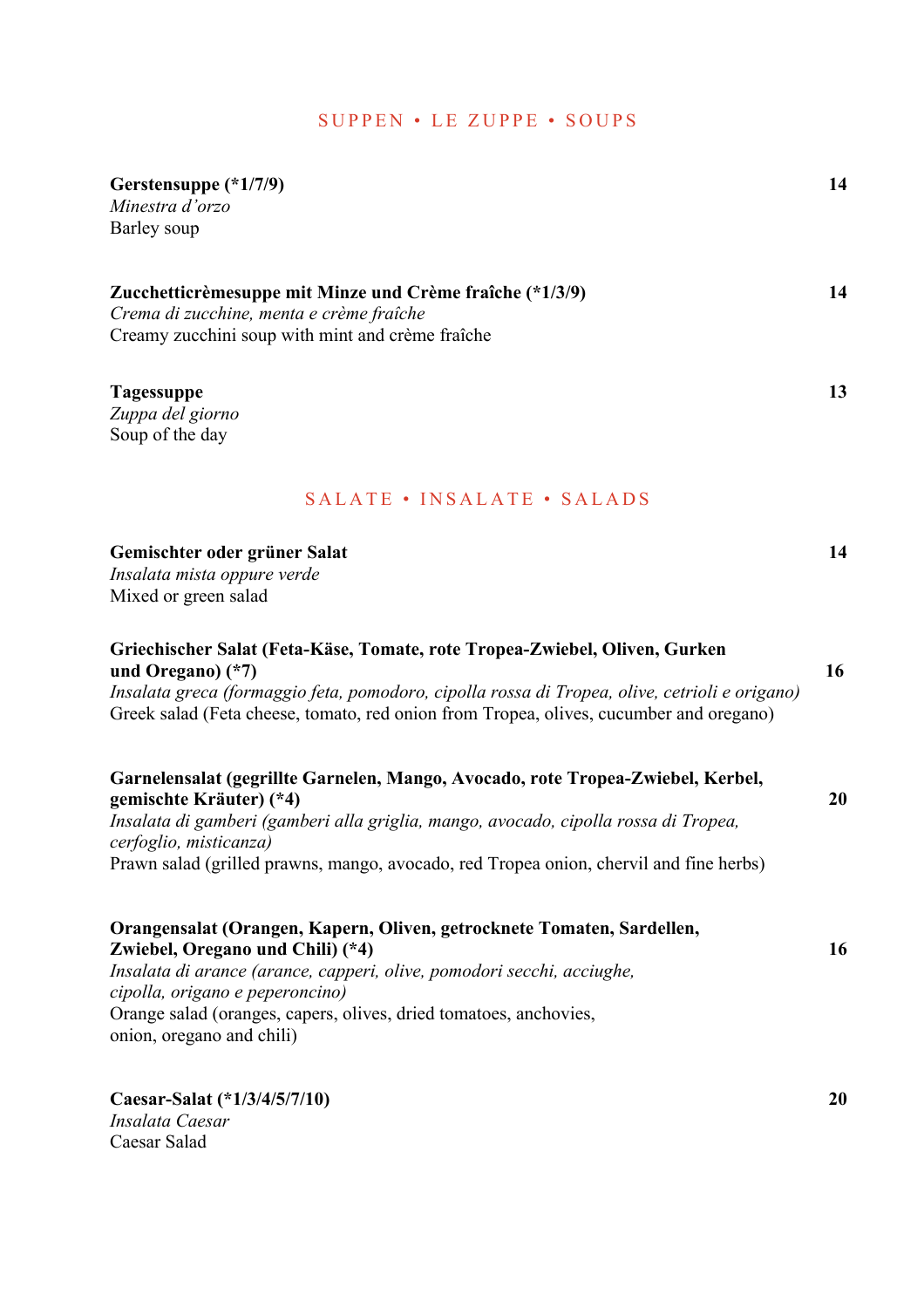# PASTA CRYSTAL

| Garnelen-Ravioli mit Burrata-Crème und Pistazienpulver (*1/3//7/8/9)<br>Ravioli di gambero nella sua salsa con crema di burrata e polvere di pistacchio<br>Prawn and burrata ravioli with pistachio powder |    |
|------------------------------------------------------------------------------------------------------------------------------------------------------------------------------------------------------------|----|
| Tagliolini an Zitrone (*1/3/7)                                                                                                                                                                             | 22 |
| Tagliolini al limone                                                                                                                                                                                       |    |
| Tagliolini with lemon                                                                                                                                                                                      |    |
| Tagliatelle mit Steinpilzen (*1/3/7)                                                                                                                                                                       | 28 |
| Tagliatelle ai funghi porcini                                                                                                                                                                              |    |
| Tagliatelle with cep mushrooms                                                                                                                                                                             |    |
|                                                                                                                                                                                                            |    |

## **RISOTTO**

**"IL Risotto": Risotto mit Champagner, Scampi und Jakobsmuscheln (\*2/7/14) p. Pers. 48** *"IL Risotto": risotto allo champagne, scampi e capesante*  "IL Risotto": risotto with champagne, scampi and scallops

*ab 2 Personen, 30 Minuten Wartezeit; a partire da 2 persone, attesa di 30 minuti* from 2 people, waiting time 30 minutes

## FISCH • PESCE • FISH

| 44 |
|----|
|    |
|    |
|    |
|    |
| 38 |
|    |
|    |
|    |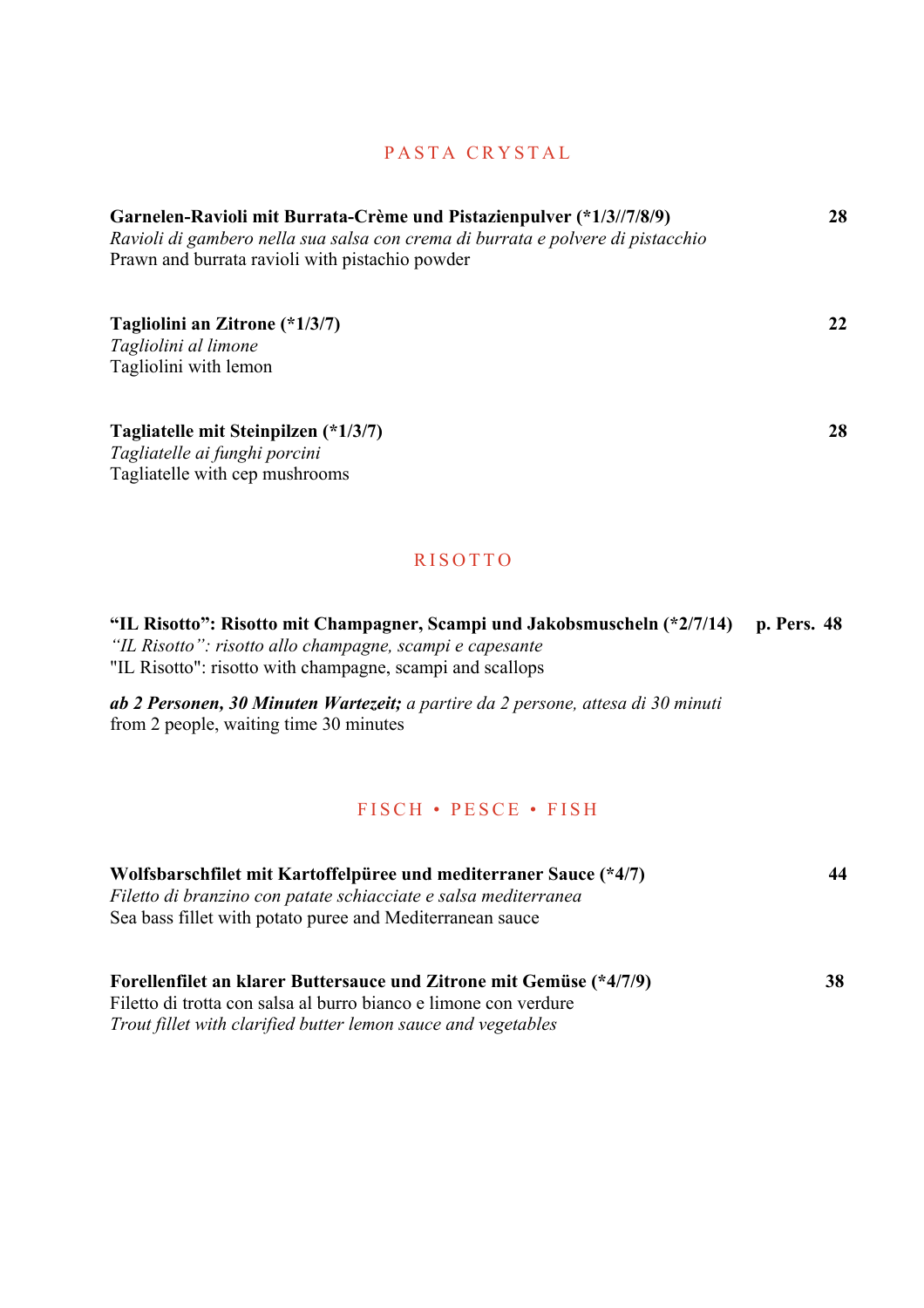### FLEISCH • CARNE • MEAT

| Rindsfilet mit Rotweinsauce, Rosmarin-Kartoffeln und Gemüse (*7/9)                                            |    |
|---------------------------------------------------------------------------------------------------------------|----|
| Filetto di manzo al ristretto di vino rosso, patate al rosmarino e verdure                                    |    |
| Fillet of beef in red wine sauce with rosemary potatoes and vegetables                                        |    |
| Paniertes Kalbskotelett nach Mailänder Art mit Pommes Frites (*1/3/5/7)                                       | 53 |
| Milanese di vitello con patate fritte<br>Breaded veal cutlet Milan style with French fries                    |    |
|                                                                                                               |    |
| Knusprig gebratenes «Mistkratzerli» nach Jäger Art (Paprika, Oliven, Tomate)<br>mit Rosmarinkartoffeln (*7/9) | 42 |
| Polletto ruspante alla cacciatora (peperoni, olive, pomodoro) con patate al rosmarino                         |    |
| Crispy roasted spring chicken hunter style (peppers, olives, tomato) and rosemary potatoes                    |    |
| Lammkarree mit Kartoffelpüree, geschmorten Zwiebeln und Pilzen (*7/9)                                         | 48 |
| Carré d'agnello con purè di patate, cipollotti stufati e funghii                                              |    |
| Rack of lamb with potato puree, braised onions and mushrooms                                                  |    |

# MENU TRADIZIONALE

**Gerstensuppe (\*1/9)** *Minestra d'orzo* Barley soup

 $\hat{\mathbf{c}}$ 

**Zürcher Kalbsgeschnetzeltes mit Rösti (\*1/7/9)** *Sminuzzato di vitello alla Zurighese* Veal strips in cream and mushroom sauce Zurich style with Rösti potatoes

 $\hat{\mathbf{\infty}}$ 

**Engadiner Nusstorte (\*1/3/7/8)** *Torta engadinese alle noci* Engadine nut cake

**Ab 2 Personen** / *A partire da 2 persone* / From 2 people **p. P. CHF 72**